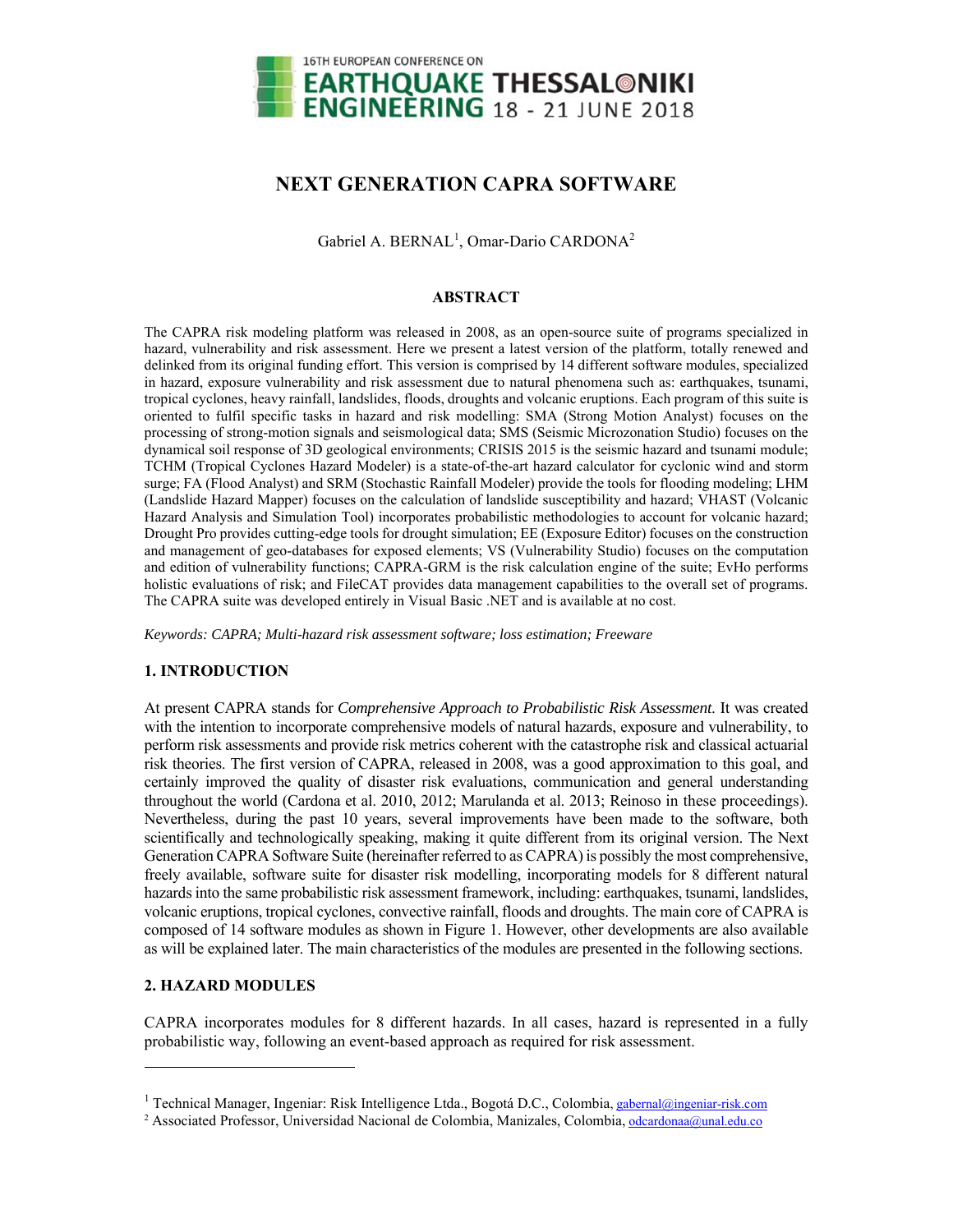

Figure 1. Core modules of CAPRA.

## *2.1 Hazard representation*

The purpose of a probabilistic risk assessment is the characterization and quantification of the losses on a set of exposed elements, given the occurrence of hazardous events. Given that there are uncertainties in the estimation, the loss should be modeled as a random variable. In general terms, one would be interested to know the following about the loss: the universe of all possible losses (i.e. the domain of the random variable describing the loss) and, the probability density function of the loss, which is defined within the domain of the variable.

The objective is to calculate the probability of any loss event that may occur in the future. The definition of said event depends exclusively on what question wants to be answered by the stakeholders. This means that events are defined arbitrarily, depending on the type of decision-making. However, the definition of these events is not of interest; we are interested to know their probability of occurrence. The appropriate mathematical framework that allows the calculation of the probability of occurrence of any loss event, defined in a completely arbitrary way, requires the definition of a set of mutually exclusive and collectively exhaustive loss events to be used as the basis of the calculation of any other loss events. This base of loss events is then obtained and characterized by assessing the loss due to a collection of hazard scenarios, each resulting in a different loss event. Of course, the hazard scenarios must fulfil the basic conditions as well: be mutually exclusive and collectively exhaustive. Fully probabilistic risk assessment requires the definition of hazard scenarios and, therefore, hazard models must return an assessment in terms of a collection of scenarios.

Within CAPRA, hazard is represented through *ame* files (Torres et al. 2013) that can store the stochastic scenarios as raster grids, regardless of the total number (this is key keeping in mind that usually hazard is represented by a very large number of scenarios), and including all the relevant information in terms of the probability moments of the hazard intensity, the geographical extension and the annual frequency of occurrence.

# *2.2 CRISIS 2015*

CRISIS 2015 (Ordaz et al. 2015) is the seismic and tsunami hazard module of CAPRA. It is a versatile tool to perform Probabilistic Seismic Hazard Analysis (PSHA). Since the development of its first version in 1998, CRISIS has been used worldwide in different projects of seismic hazard assessment. PSHA performed with CRISIS 2015 is in total agreement with the results considered as valid in the recent edition 2014-2015 of the PEER project to validate software to compute seismic. A thoughtful review of CRISIS 2015 can be found in Aguilar-Meléndez et al. (2017).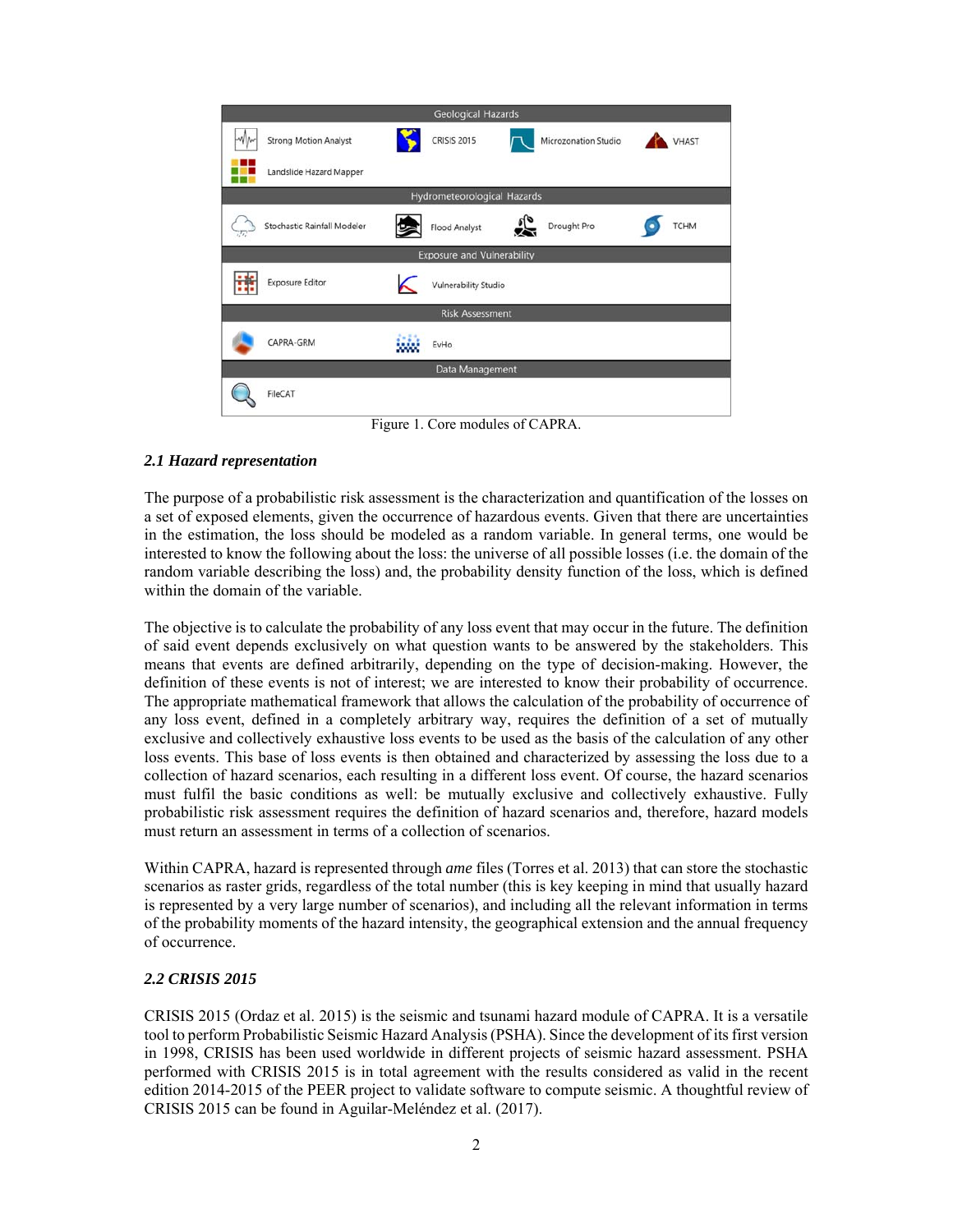CRISIS 2015 supports the definition of seismic sources as: Area source, Area planes, Line source, Grid Source, Point (SSG) sources, OQ Rupture and Rectangular Fault. Different models of earthquake occurrence are implemented such as: Characteristic earthquake, Non-poissonian and Gridded (smooth) seismicity. CRISIS 2015 facilitates the use of different Ground Motion Prediction Models (GMPM). At present, it incorporates more than 60 different built-in GMPMs (more are added permanently). In addition, user-defined models can be used as well. With these information, CRISIS 2015 delivers the following outputs: Hazard maps, Uniform hazard spectra, Disaggregation M-R, Disaggregation M-R-Epsilon, Earthquake scenario/Shake Maps and Set of events (CAPRA *ame* file). Finally, CRISIS 2015 includes a tsunami hazard calculation module.



Figure 2. Seismic hazard map for the globe. PGA for 1000 years return period. Calculated with CRISIS 2015 for the Global Assessment Report, GAR, Atlas of Risk (UNISDR 2017; Marulanda et al. in these proceedings).

#### *2.3 Strong Motion Analyst*

Strong Motion Analyst (SMA) is a computer program for processing seismological information. SMA implements methodologies for signal processing, site response analysis, strong motion attenuation and processing of seismological catalogs.

SMA implements several signal-processing tasks, including: Baseline correction, Scaling, Time frame cut, Filter, SDF response, Derivative, Integral, Energy and Decompose (into a set of narrow-bandwith components which are the summands of the original signal), among others. In terms of spectral analysis, SMA computes: Fourier Spectrum, Response Spectrum, Spectral Density, Husid Plot and Energy Flux Plot. SMA supports the following operations between signals: Transfer function, Cross correlation, Sum, Substraction, Rotation and Principal components of motion. In addition, SMA includes several tools for comparison of time-histories and spectrums, as well as batch processing features, and can generate synthetic accelerograms using both the stochastic model by Boore (1983) and the hybrid model by Bernal and Cardona (2017).

SMA performs one-dimensional dynamic response of a soft soil stratigraphy, using the nonlinear (linear equivalent) 1D method and the Thompson-Haskel propagating matrix. The results include: surface accelerograms, response spectra, Fourier transfer functions and response spectrum transfer functions. The results can be postprocessed directly in SMA or exported for further analysis. In addition, SMA incorporates the capability to calculate attenuation relationships based on a source spectrum model. The model can be configured so that personalized and specific functions can be obtained for a region in which the seismological parameters that make up the model are known. The attenuation models generated can be exported in a format compatible CRISIS 2015. SMA performs residuals analysis of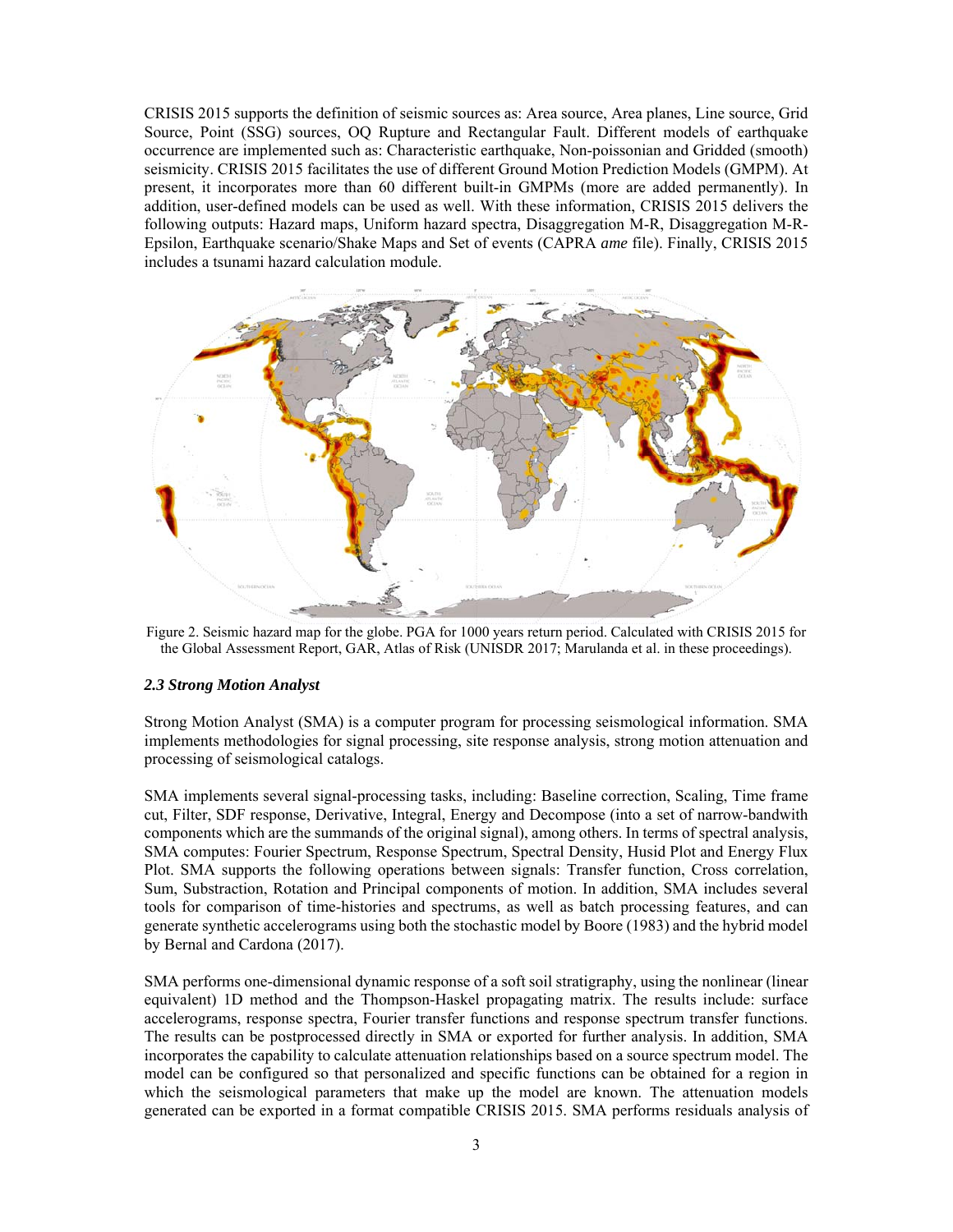any GMPE (input in CRISIS ATN format), and calibration of strong motion attenuation functions based on the source spectrum model. SMA carries out basic processing of seismological catalogs, including decluttering, completeness analysis and calculation of gridded (smoothed) seismicity (compatible with CRISIS 2015). Finally, SMA includes a strong motion database which hosts accelerograms taken from two main data sources: The National Accelerograph Network of Colombia (operated by the Colombian Geological Survey), up to December 2016, and the NGA project of PEER. An internet connection is required to query the database. All the accelerograms can be processed and used within SMA.

#### *2.4 Seismic Microzonation Studio*

Seismic Microzonation Studio (SMS) is a computer program for the construction of geotechnical models of seismic response for evaluating site effects within cities. It implements the microzonation approach by Bernal (2014) and Bernal and Cardona (2015).

The development of the seismic response model within SMS is sequential. The steps for the conformation of the model are: 1) *Geometry:* Input of the 3D geometrical models of the geological formations; 2) *Field data*: Exploration data in the field with geotechnical information collected through laboratory tests, 3) *Geotechnical properties*: Definition, in depth, of the geotechnical properties associated with geological formations, 4) *Seismic records*: Strong motion for the analysis of response of soft soil deposit (supports real accelerograms or theoretical Fourier spectra); 5) *Computation sites*: Definition of the calculation (output) sites (SMS generates synthetic stratigraphies at these locations); 6) *Response analysis:* Configuration and calculation of the dynamic response of the soil in the defined locations, based on all previously entered information; 7) *Export*: Several exporting tools are included; 8) *Postprocessing*: Post processing tool for the definition of elastic design spectra based on the outputs of the seismic response and hazard calculation. Uniform hazard spectra can be harmonized to any of the supported design spectra formulations (includes ACI, IBC, Eurocode and ASCE).



Figure 3. Maps of seismic design soil coefficients Fa and Fv (ACI 318) for Bogotá, Colombia, computed in SMS. From Cardona et al. (2016). After Cardona and Yamin (1997).

#### *2.5 Landslide Hazard Mapper*

Landslide Hazard Mapper (LHM) provides tools for the probabilistic assessment of landslide hazard. Within LHM, landslide hazard is divided into two main components: landslide susceptibility and triggering factors. Landslide susceptibility measures the probability of occurrence of a landslide in each location, based on the site intrinsic characteristics such as slope, soil conditions, vegetation coverage,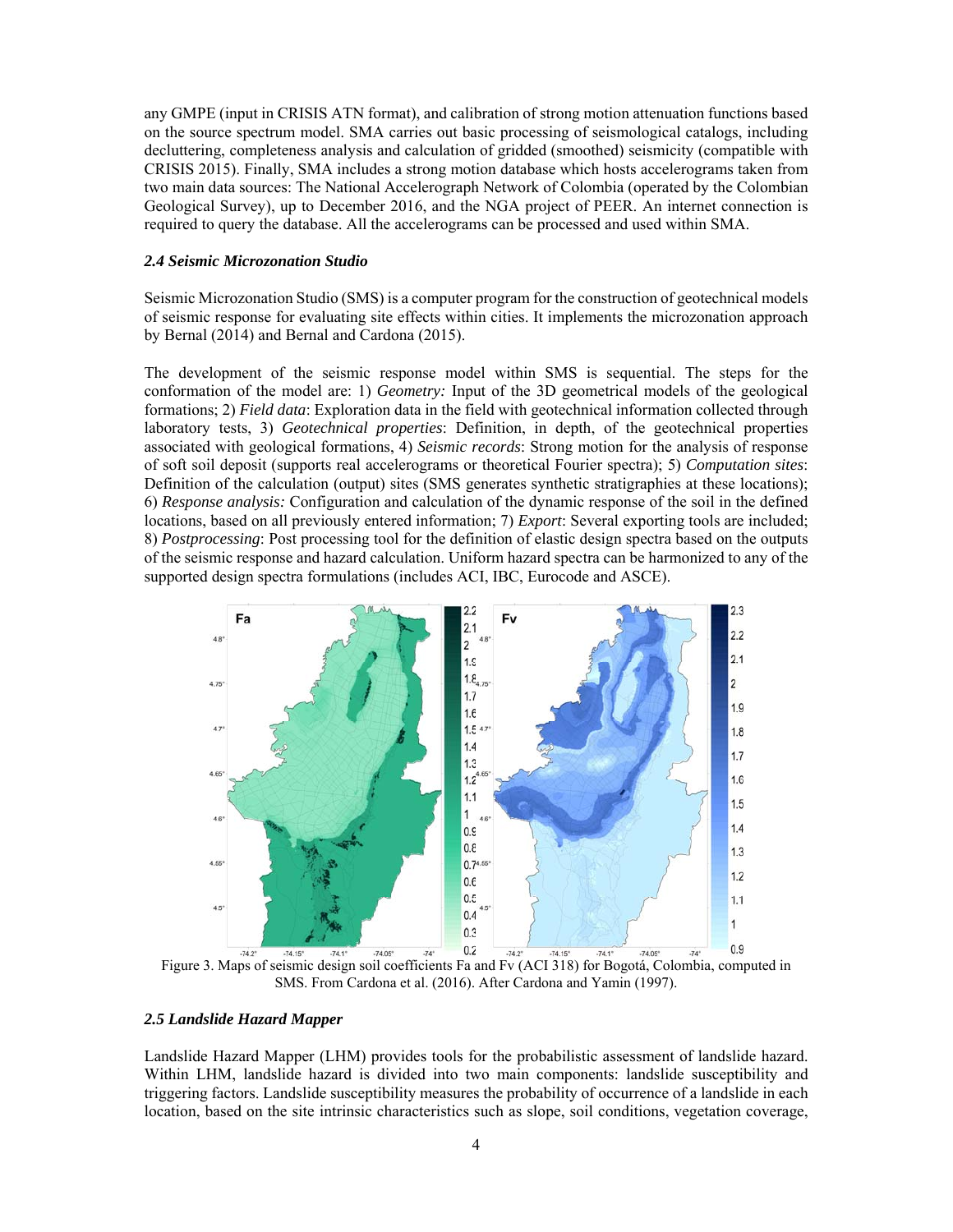and many others. It is a "static" measure of hazard, given the fact that is computed using the current state of a site that hasn't necessarily slide. This assessment is performed using a black-box model in which an Artificial Neural Network (ANN) is trained to classify each site as susceptible or not (in terms of its probability of being susceptible) as a function of said intrinsic characteristics.

Triggering factors are related to an external action over the static conditions of the site. They are given as a set of seismic or rainfall events, accompanied with threshold definitions for both seismic acceleration and rainfall intensity. LHM computes the probability of exceeding the thresholds given the occurrence of each triggering event, and then aggregates, for each site, the total probability of landslide.



Figure 4. Landslide susceptibility for Bogotá, Colombia, calculated with LHM. From Cardona et al. (2016)

#### *2.6 Volcanic Hazard Analysis and Simulation Tool*

VHAST (Volcanic Hazard Analysis and Simulation Tool) implements a probabilistic hazard assessment approach based on eruptions simulations. Based on the history of eruptions of the volcano, and for each volcanic product, eruption magnitude is defined, and magnitude annual excess rates are computed. Excess rates account for the number of times, per year, that a magnitude value is equaled or exceeded in an eruption. For each eruption magnitude, intensity parameters (that define the final extent of volcanic products) are set. Each intensity parameter is modeled as a random variable, allowing for the simulation of several stochastic eruptions for each magnitude value. Each simulation results in a geographical distribution of volcanic products, in terms of gridded random variables. VHAST implements methodologies for the assessment of lahar, lava flows, Pyroclastic Density Currents (PDC), and tephra fall, within the event-based probabilistic approach.



Figure 5. PDC (left) and tephra fall (right) hazard scenarios for Nevado del Ruiz volcano (central Colombia) computed with VHAST. From Bernal et al. (2017a)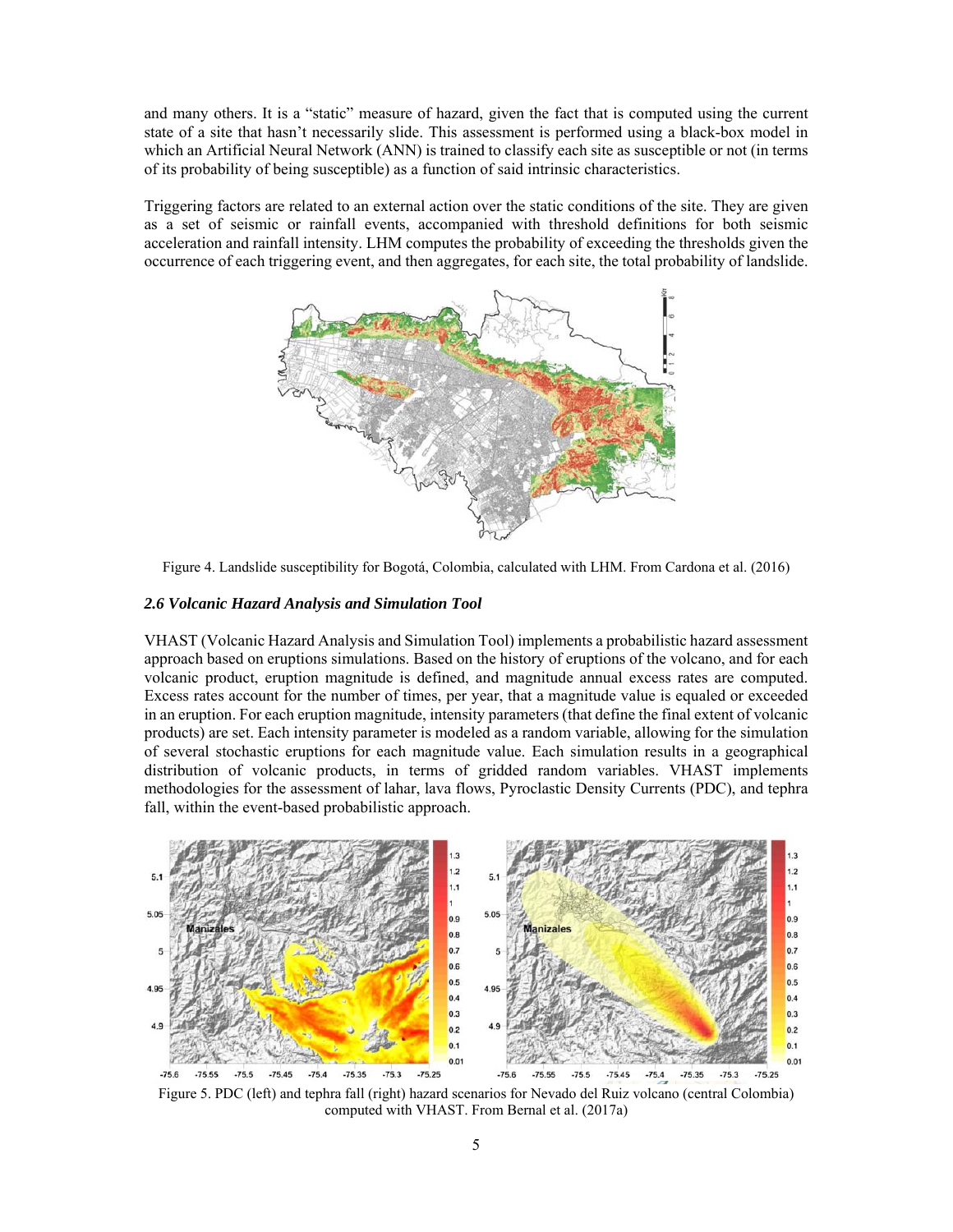## *2.7 Tropical Cyclones Hazard Modeler*

TCHM (Tropical Cyclones Hazard Modeler) is CAPRA's module for tropical cyclones hazard. It implements calculation methodologies for strong winds, storm surge and accumulated rainfall. Within TCHM, many cyclones are stochastically generated form a model which is based on the historical records, to forecast, for an entire country or region, the future hazard conditions due to the passing of several feasible tropical cyclones. TCHM follows a hybrid simulation approach, in which a large amount of tropical cyclone tracks is created by perturbating the historical tracks, using random-walk technics (e.g. a bi-dimensional Wiener process). The randomly generated tracks and then altered by incorporating a balance model to take into consideration parameters from the atmospheric-oceanic system that influence the life cycle of a tropical cyclone. This approach allows to adequately simulate the strengthening and weakening of tropical cyclones as they progress along the random tracks.

Once the full set of cyclone tracks has been defined for the hazard model (usually including both historical and simulated tracks), the effects of those cyclones must be evaluated at the local scale. These effects are: strong winds, storm surge and heavy rainfall. To assess the site-specific effects of a tropical cyclone, TCHM uses physics- driven models, which means that it can model the physics involved in the life cycle of tropical cyclones.



Figure 6. Strong wind hazard for the Globe. 100 years return period. Calculated with TCHM for the Global Assessment Report, GAR, Atlas of Risk (UNISDR 2017; Marulanda et al. in these proceedings).

## *2.8 Stochastic Rainfall Modeler*

Stochastic Rainfall Modeler (SRM) is the CAPRA module of convective rainfall. It is based on the spatial analysis of rainfall patterns in a region, in terms of PADF curve (see, for example, WMO 1969). The objective is to establish the relationship between the maximum average precipitation depth (P), the area (A) over which this rain falls, the duration (D) during which this precipitation occurs and the frequency (F) with which an event with those characteristics of depth, spatial coverage and duration is presented. In addition, historical isohyets are analyzed to define typical patterns of spatial distribution of precipitation events, and preferential locations of these patterns can be determined within the area. With these components (i.e., PADF curves, typical patterns and preferential location) SRM can generate synthetic precipitation events. The results generated by SRM are compatible with both the landslide hazard assessment and the hydrological modeling for riverine flood hazard.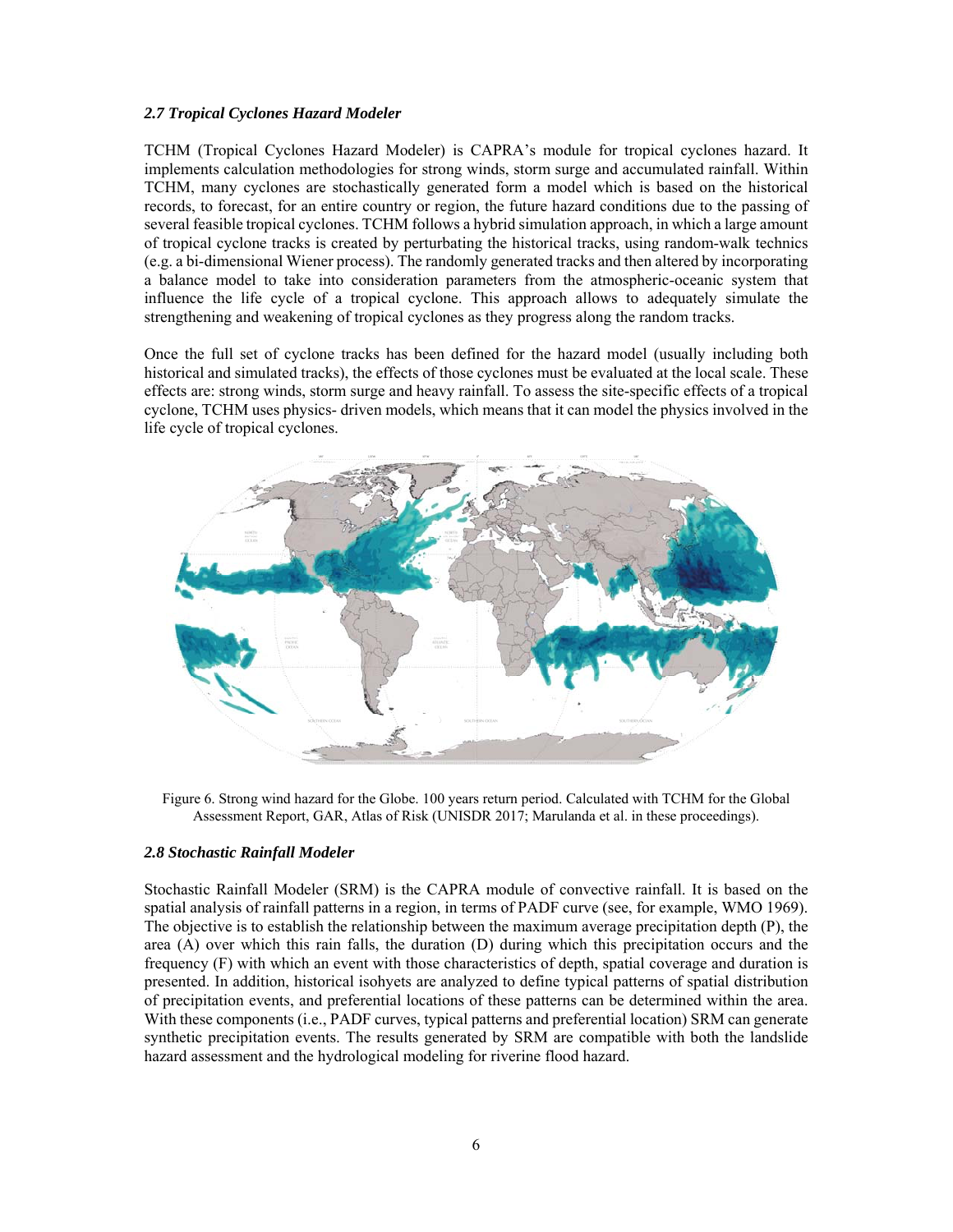

Figure 7. Convective rainfall scenarios generated for Bogotá, Colombia, using SRM, from Cardona et al. (2016a)

#### *2.9 Flood Analyst*

Flood Analyst (FA) is the riverine flood hazard module of CAPRA. Within FA, the hydrological response of the catchment of the river is modeled by means of the modified Clark model (modClark) which accounts for the runoff transformation processes of translation and attenuation. In the modClark approach, the catchment is rasterized, and each pixel is modeled using the original Clark model and a specific arrival time to the exit of the catchment. The hydrographs contributed by each pixel are coherently added to obtain the input for the hydraulic model.

The hydraulic engine of FA is HEC-RAS 5 (US Army Corps of Engineers, 2015). HEC-RAS is a widely used software for the hydraulic analysis of rivers. Version 5 of HEC-RAS allows the coupling of 1D and 2D hydraulic models, as well as flood defenses such as dikes. FA simply automatizes the execution of HEC-RAS, so that the hydrographs obtained from the catchment response to each stochastic storm (calculated in SRM) are used as input to the hydraulic model. After HEC-RAS has competed the hydraulic analysis, FA gathers the results and constructs a flood scenario for each input storm. Example of detailed flood risk assessments and optimal risk management action plan is available at Cardona et al. (2016b).



Figure 8. Flood hazard map of Santa Fe, Argentina. 100 years return period. Calculated with FA. The thick surrounding the city are dikes used for flood defense. (INGENIAR-CIMNE, 2015).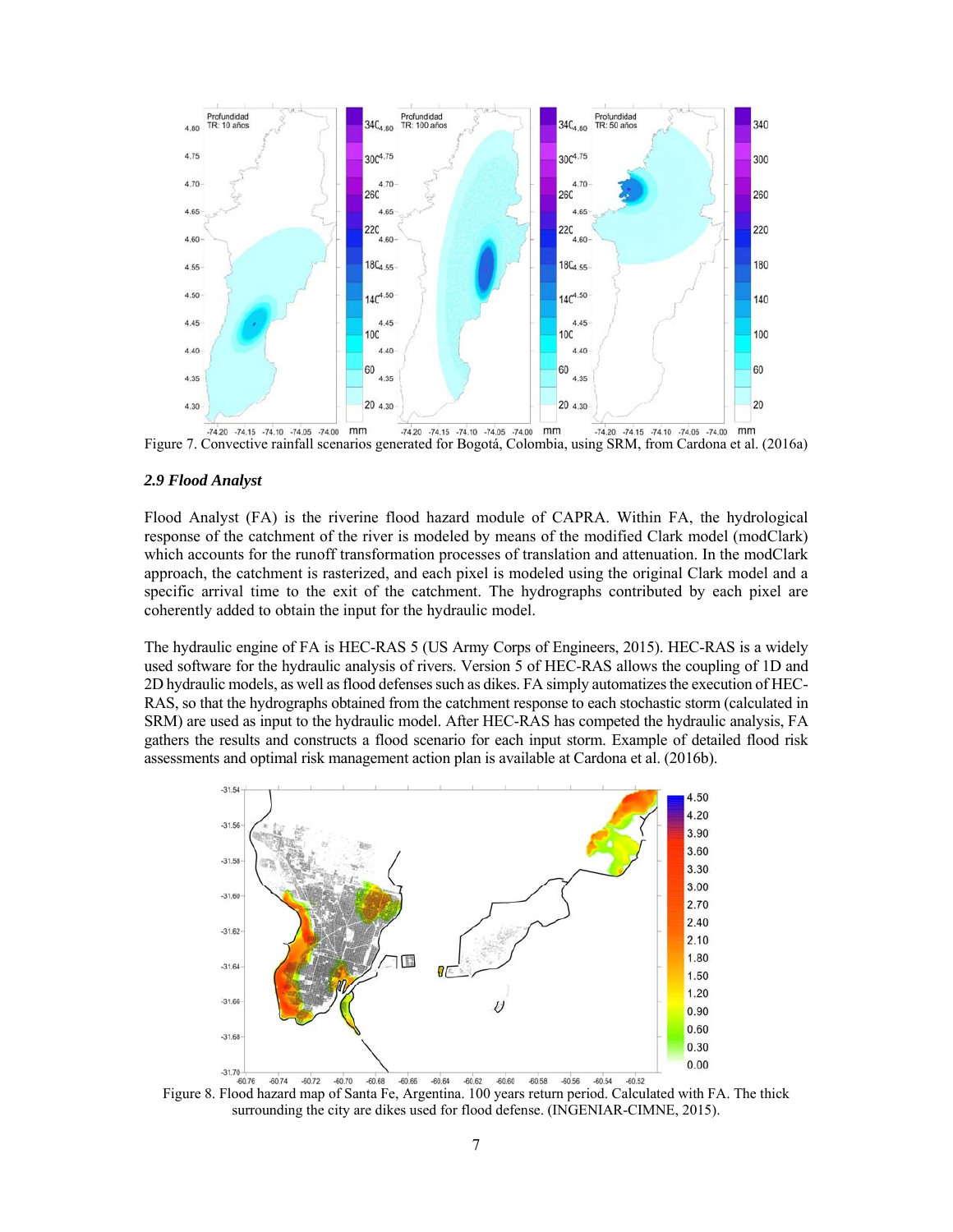## *2.10 Drought Pro*

Drought Pro implements a state-of-the-art methodology to account for drought risk in agriculture. Within Drought Pro, a stochastic climate generator creates many simulations of weather variables (such as precipitation and temperature), based on the historical daily series available in the territory. These stochastic series are used to identify feasible droughts using standardized drought indices. Ones the simulated droughts are selected, Drought Pro performs water response analysis to the crops on the analysis region, to calculate the reduction in yield as consequence of the water stress caused by the drought. The results are added probabilistically to come up with actuarial metrics of risk. Details of the drought risk model and applications are available in Bernal et al. (2017b).



Figure 9. Drought hazard maps of Uruguay. 25 years (left) and 100 years (right) return period. The maps are given in terms of drought severity. Calculated with Drought Pro. (Cardona et al. 2017).

## **3. EXPOSURE AND VULNERABILITY MODULES**

#### *3.1 Exposure Editor*

The description, characterization and appraisal of the physical inventory of the exposed elements for a probabilistic disaster risk assessment has been, in every case and at any scale, a process that has presented serious challenges for modeling. Appealing to the law of large numbers, characterizations and evaluations are carried out assuming that the errors are compensated in the final results by involving large estimations of exposed assets.

Exposure Editor provides tools for the creation of geographical exposure databases. The data is stored in a relational database, including both the elements attributes and their geometry. Exposure Editor supports connections to Oracle 10G and PostgreSQL. The exposure data can be inserted and modified directly from Exposure Editor, asset by asset or as groups of many asset. The data is interpreted by the main program and presented as layers in a map. Exposure Editor has basic capabilities of a Geographical Information System (GIS), that allow the user to navigate the map and query information of the visible layers. The exposure databases can be exported to ESRI Shapefile for further processing in a GIS.

## *3.2 Vulnerability Studio*

For probabilistic risk assessment, the vulnerability of exposed elements is modelled using mathematical functions that relate the intensity of the hazard to the direct physical impact. Such functions are called *vulnerability functions* and they must be estimated (or assigned from existing databases) for each one of the construction classes identified in the exposure database. Vulnerability functions are characterized by the variation of the statistical moments of the relative loss to the hazard intensity. This enables the estimation of the loss probability function at each level of intensity.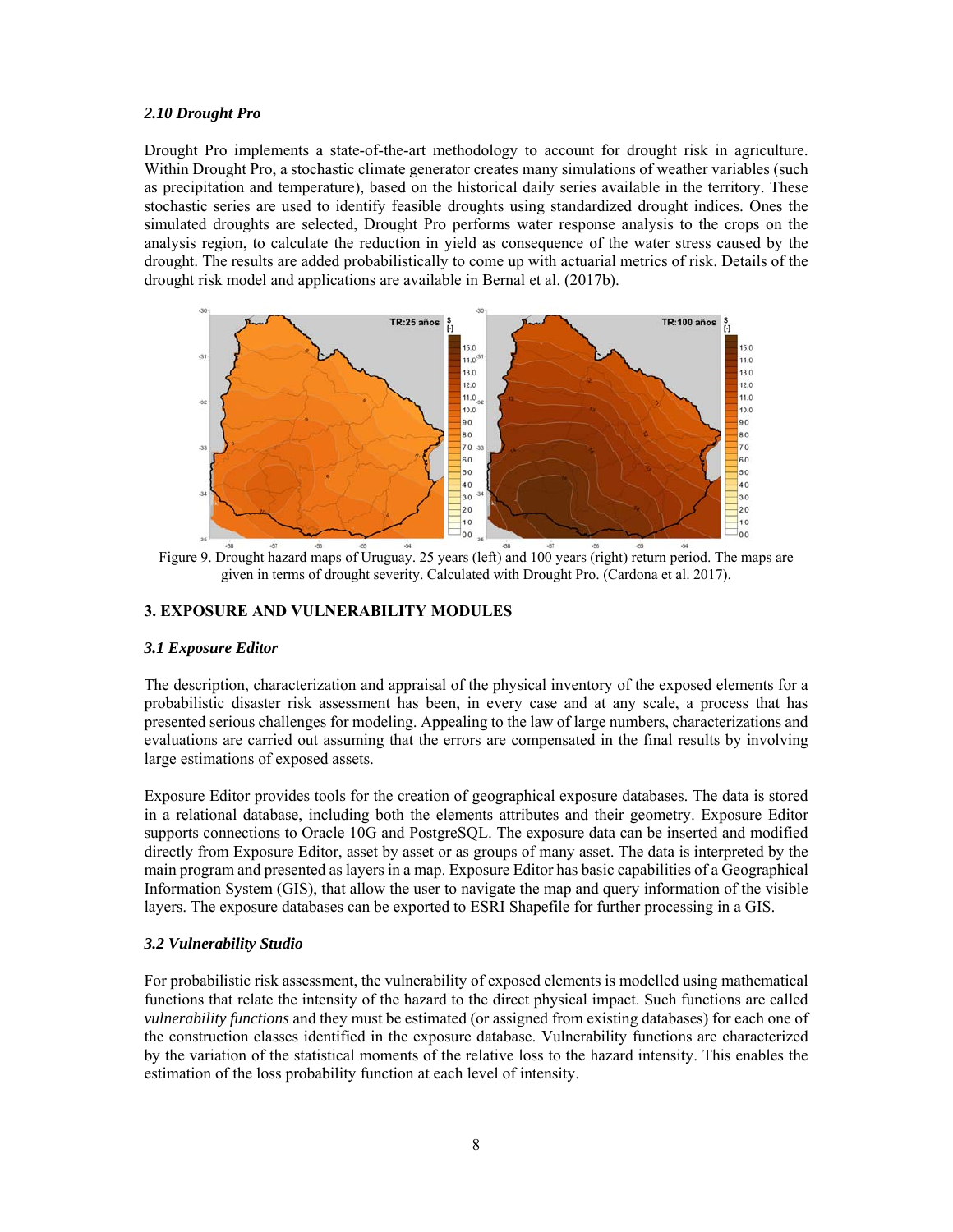

Figure 10. Maps of year of construction (left) and number of stories (right) of buildings in Bogotá, Colombia, from a database of 897,583 buildings created with Exposure Editor. From Cardona et al. (2016)

Vulnerability Studio is a software specialized in the creation and editing of vulnerability functions. It implements methods for creating vulnerability functions for different hazard intensities such as: earthquake strong motion, cyclone strong winds, coastal run-up (of storm surge or tsunami), PDC dynamic pressure, ash fall thickness and flood depth.

For earthquake, Vulnerability Studio supports different methodologies to create vulnerability functions: The methods proposed in ATC–13 (Earthquake Damage Evaluation Data for California; ATC, 1985), Capacity spectrum, Fragility Curves and Lognormal Function. It can create vulnerability functions for both physical loss and human casualties. In addition, Vulnerability Studio comes with a functions database which hosts all the vulnerability functions used in the Global Risk Model of the UNISDR GAR reports of 2013, 2015 and the GAR Atlas of 2017. An internet connection is required to query the database. All the vulnerability functions stored in the database can be edited within Vulnerability Studio.

#### **4. RISK ASSESSMENT AND DATA MANAGEMENT MODULES**

## *4.1 Probabilistic Framework in CAPRA*

It is widely recognized that disaster risk assessment is a problem with several sources of uncertainty. Considering, for example, the seismic hazard, many aspects of the future earthquakes are unknow, such as when the next earthquake will occur, where, at which depth, with which magnitude, how the seismic waves will propagate through the earth's crust, how acceleration will amplify (or not) due to the response of soft soil or other site effects, how buildings and infrastructure will respond to strong motion (i.e. their level of vulnerability), and finally, how the damages caused by the earthquake are associated to economic or human losses.

As there are many sources of uncertainty, the problem seems impossible to solve. Fortunately, it is far from being so. Probability theory (and in a more general sense, random sets theory) brings the scientific tools to address problems with uncertainty. Additionally, actuarial theory for risk (commonly known as Lundberg-Cramér theory) provides the conceptual framework to approach the problem in terms of probability. Certainly, risk theory considers (as it is natural) that the occurrence of disasters is not determined in time. Fillip Lundberg proved in 1903 that the occurrence of losses in time can be modeled as a Poisson process. A Poisson process is a stochastic process, widely used in multiple applications in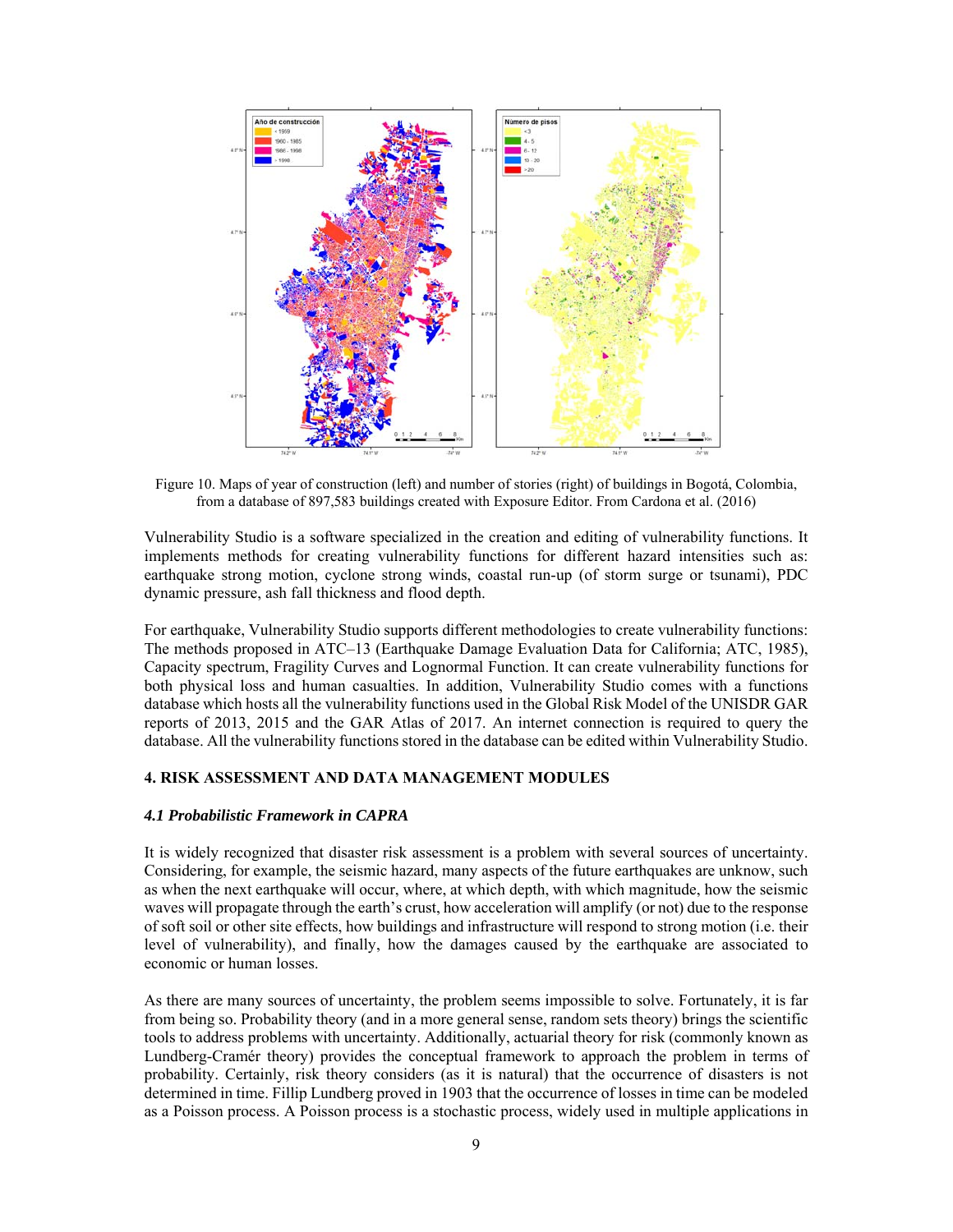science and engineering, that sets the occurrence of events in time in a totally random way. The events, within this context, do not refer to hazardous events but to the occurrence of losses, independent from their origin. This is the reason why risk theory is suitable for any phenomenon, natural or not.

The Poisson process is defined in terms of a unique parameter, its intensity or rate. In catastrophic risk, this parameter is the loss exceedance rate. It is the inverse value of the average time between the occurrence of events that exceed a loss amount *p*. Therefore, when calculating risk on a portfolio of exposed elements (i.e. the probability that a certain loss  $p$  is exceeded within a time window), its exceedance rate  $v(p)$  must be calculated as a function of the probability of occurrence of any of the possible hazardous events that exceed *p*. This configurates a Poisson process which enables the estimation of the probability of exceedance of loss *p* within any time frame.

The assessment of the exceedance rates  $v(p)$  cannot be limited to a unique value of p. Therefore, the Loss Exceedance Curve (LEC) is calculated (i.e.  $v(p)$  is calculated for any  $p$ ). The LEC provides an exhaustive quantification of the risk problem, in terms of probability. It will never be possible to know the exact magnitude of a future disaster (in terms of the loss and consequences that will cause), but it is possible with the LEC to know the probability than any loss amount will be exceeded within any time frame, and use this information to support the decision-making process for risk reduction.

## *4.2 CAPRA-GRM*

CAPRA-GRM (Global Risk Model) is the risk calculation engine of CAPRA. CAPRA-GRM calculates the LEC for any exposed database, due to any of the supported hazards, using the above-mentioned probabilistic framework. This means that CAPRA-GRM does not rely on simulations approaches (such as Monte Carlo, for example), but on the analytical solution of the loss exceedance rates.

CAPRA-GRM is capable of aggregating losses from different hazards, into multihazard risk outcomes (see Figure 11). Besides the LEC, CAPRA-GRM also provides the Average Annual Loss (AAL) and the Probable Maximum Loss (PML) for the analysis portfolio. AAL is also computed asset by asset.



Figure 11. Map of multihazard AAL for 216 countries. Calculated with CAPRA-GRM for the Global Assessment Report, GAR, Atlas of Risk (UNISDR 2017; Marulanda et al. in these proceedings).

#### *4.3 EvHo*

EvHo stands for Holistic Evaluation (in Spanish: **Ev**aluación **Ho**lística). The holistic approach for risk assessment was developed by Cardona (2001) and Carreño (2006), and has been widely used in the past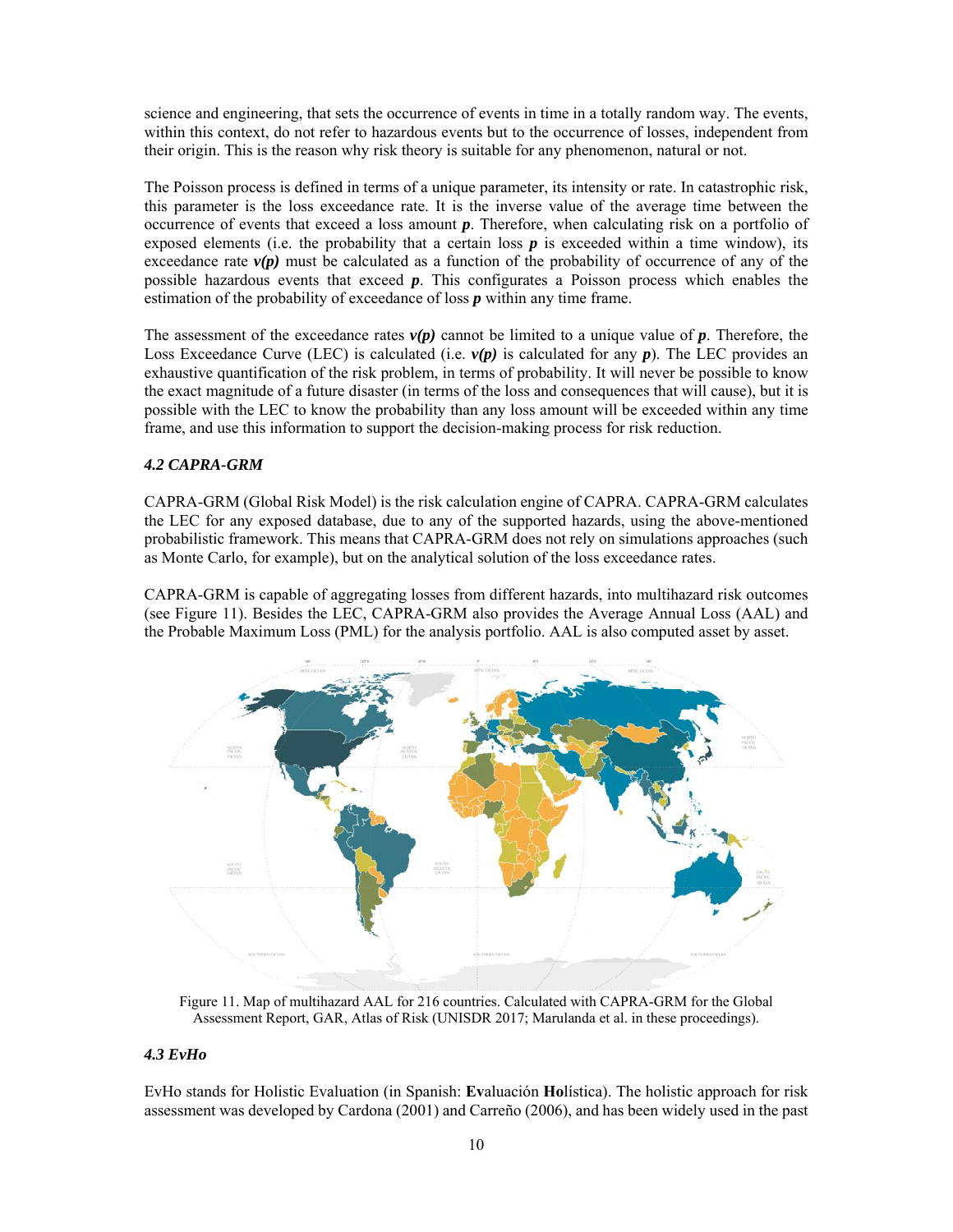to incorporate socioeconomic aspects to the overall assessment of risk (Carreño et al., 2007; Marulanda et al., 2009; see Cardona et al. and Marulanda et al. in these proceedings). Within the Holistic approach (and within EvHo), the physical risk (the one calculated with CAPRA-GRM) is only one part of the risk evaluation process from a comprehensive perspective. The other components are defined in terms of social, political, environmental, and human development aspects (among others) that exacerbate the vulnerability conditions of settlements or economic sectors (as risk drivers or amplifiers), making the consequences of a disaster far more serious than what is revealed from the physical risk. EvHo implements the Holistic approach methodologies and applies Moncho's equation to quantify Total Risk, operating as a post-processor of CAPRA-GRM, to provide an integral, holistic, view of risk from many other perspectives.



Figure 12. Map of Total Risk (Country Disaster Risk Index, CDRi) for 216 countries. Calculated with EvHo for the Global Assessment Report, GAR, Atlas of Risk (UNISDR 2017; Marulanda et al. in these proceedings).

## *4.4 FileCAT*

FileCAT provides data management tools to the overall set of programs of CAPRA. It allows the user to list, organize and preview files of any kind, easily and quickly. Given that many of the file formats used within CAPRA are specific for the platform, FileCAT includes file preview functions of these file formats. Besides the CAPRA formats, FileCAT supports different type of files, such as: Documents (PDF, MS Office files, HTML), image (PNG, BMP, JPG, EMF), CAD (DWG, DXF) multimedia (AVI, WMV, MP4, MP3), among others. In addition, FileCAT comes with a Toolbox that comprises a set of small windows applications that are useful for executing small processes and formats conversion.

## **5. OTHER DEVELOPMENTS**

## *5.1 LISA*

LISA (Laboratory of Automated Seismic Information, in Spanish) is a tool designed to aid risk management in cities, as it provides important inputs for the correct assignment of physical and human resources during a seismic crisis. LISA constantly monitors the accelerograph network of the city from which receives the acceleration time-history recorded after the occurrence of an earthquake, and automatically calculates the intensities of strong motion at the ground surface, and the expected damage to buildings throughout the city. These results are published to an FTP site and sent via email and SMS to users registered in the system, a few minutes after the earthquake. Currently there are 4 LISA systems developed for the cities of Manizales (SISMAN-LISA) and Bogotá (SISMARB-LISA) in Colombia, and Port-of-Spain and San Fernando (Quake Response) in Trinidad and Tobago. Further details are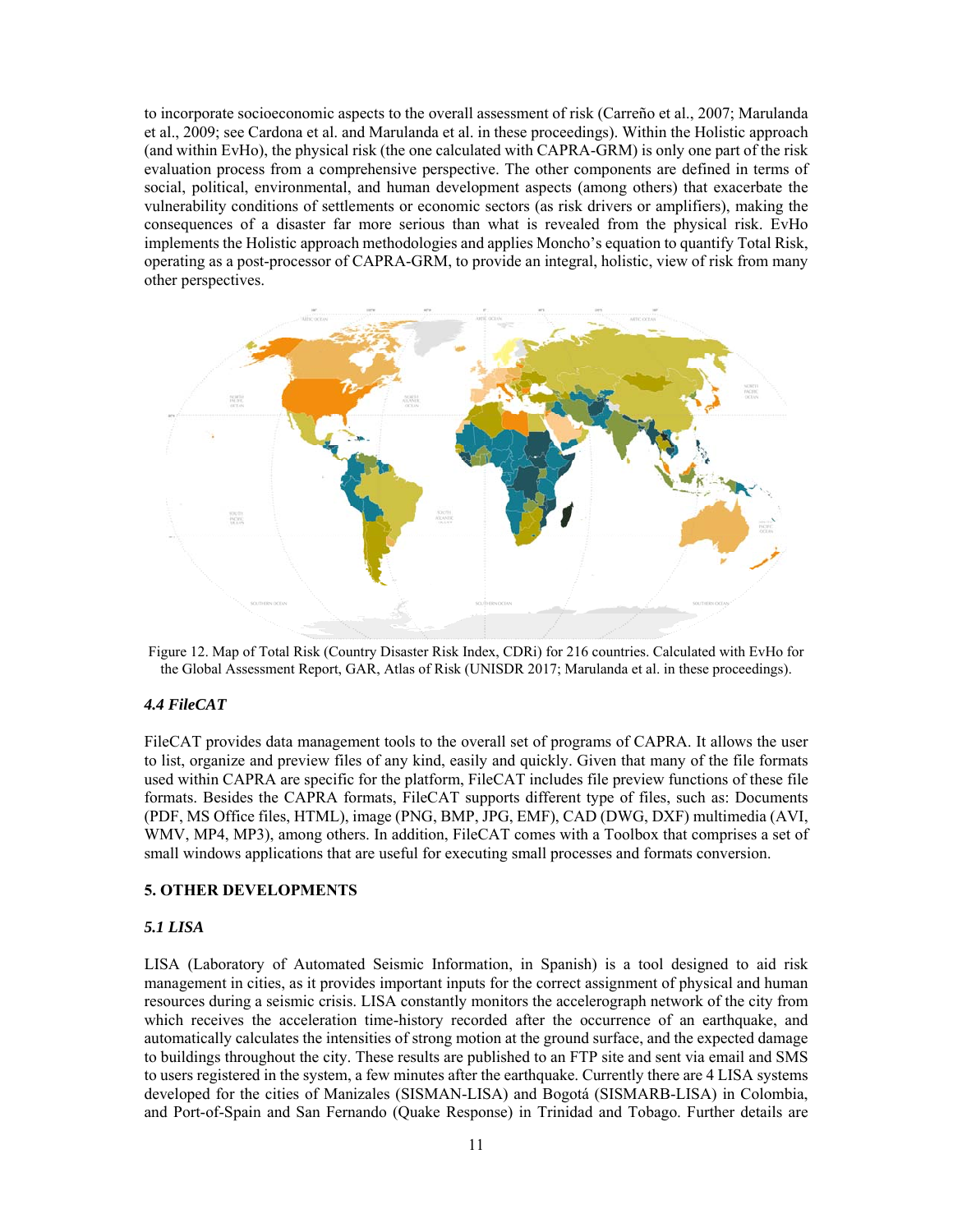presented in Bernal et al. (2016) and Cardona and Bernal in these proceedings.

#### *5.2 CAPRA-based Modeling Systems*

The CAPRA-based Modelling Systems are software suites, based in the CAPRA platform, that are personalized for a city or region. For example, a CAPRA-based modeling system was developed for Bogotá's Risk and Climate Change Management Institute (IDIGER). This platform, called SISMARB, is used to centralize and integrate all the efforts carried out from the different working areas within the Institute, in a way that it provides a better understanding of disaster risk in the city. SISMARB implements hazard and risk models for earthquakes and landslides (triggered by seismic activity and convective rainfall). SISMARB has been conceived as a software platform that will allow the Institute to manage all hazard and risk information, as well as to manage the calculation models that generate said information and results. It is a dynamic and updateable tool, capable of providing the Institute with the latest available information and with updated results, adapted to the changing reality of the city. Further details in Cardona et al. (2016).

## **6. CONCLUSIONS**

The Next Generation CAPRA Software is presented in this paper, in terms of the general overview of the implemented risk calculation framework and summarized descriptions of its software modules. As was mentioned in the introduction, CAPRA is possibly the most advanced and comprehensive, free-ofcharge, catastrophe modelling platform available nowadays. We have included along the text, several examples of results taken from ongoing and past projects in which CAPRA has been applied. This to illustrate the reader on the capabilities of the software, which has and still serves as a fundamental piece in disaster risk applications. One limitation of CAPRA is related to the use of rather simple hazard models in some modules (for example, some methodologies implemented in VHAST for volcanic hazard, are simplified approximations). Despite some of these approaches are simple, they are still robust for a good-enough risk assessment. This is not a generalized characteristic though, as some modules implement very advanced, state-of-the-art, hazard calculation models (for example, CRISIS, SMA, SMS, TCHM and Drought Pro). More than a limitation, this is a window of opportunity for further development in the future, to add robustness to hazard assessments in CAPRA.

Other hazards will be included in CAPRA in the next future. Currently the authors are working on modules of hail storms and forest fires. Regarding earthquakes, improvements are made constantly to these modules to keep up with the continuous advance of knowledge. In addition, Drought Pro is being expanded to incorporate models of impact in the hydropower generation infrastructure and on the water availability for human consumption. Furthermore, new improvements to the general catastrophe risk theory are being developed by the authors, to coherently incorporate Climate Change estimations into the risk assessments from hydrometeorological hazards, by expanding the framework to nonhomogeneous Poisson processes. We hope that, 10 years from now, CAPRA looks very different from what is presented here, as our desire is that it keeps evolving, gaining robustness and complexity, and becomes the center of an even larger community of researchers and users worldwide.

#### **7. REFERENCES**

Aguilar-Meléndez A, Ordaz MG, De la Puente J, González-Rocha S, Rodriguez-Lozoya HE, Córdova-Ceballos A, García A, Calderón C, Escalante-Martínez JE, Laguna-Camacho J, Campos-Rios A (2017). Development and Validation of Software CRISIS to Perform Probabilistic Seismic Hazard Assessment with Emphasis on the Recent CRISIS2015. *Computación y Sistemas*, 21(1): 67-90.

ATC (1985). ATC-13 Earthquake damage evaluation for California. Applied Technology Council. FEMA.

Bernal G (2014). Metodología para la modelación, cálculo y calibración de parámetros de la amenaza sísmica para la evaluación probabilista del riesgo. *Ph.D. Thesis*, Universitat Politecnica de Catalunya, Barcelona.

Bernal G, Cardona OD (2015). Modelación probabilista de efectos de sitio en ciudades y su aplicación en Bogotá. In: Barbat, AH (ed) *Monographs in Earthquake Engineering*. CIMNE. UPC, Barcelona.